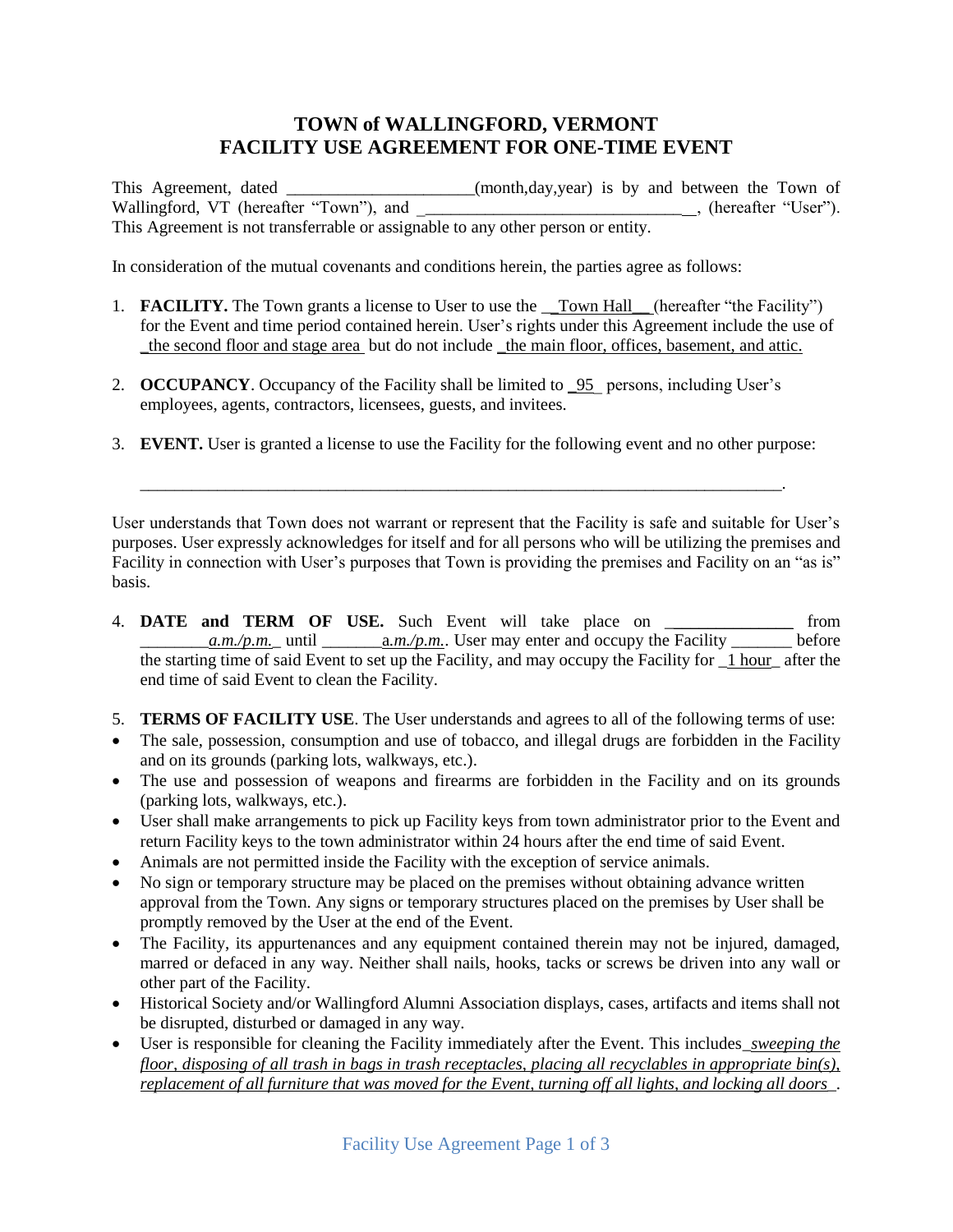- Use of the Facility shall not create any nuisance or disturb the quiet enjoyment of anyone utilizing adjacent or common premises and facilities.
- User is responsible for the cost of all repairs to the Facility required as a result of damage caused by Use or User's employees, agents, contractors, licensees, guests, and invitees.
- Vehicles are not permitted anywhere other than in designated parking spaces outside the Facility.
- For all Events involving minors (persons 17 years or under), there shall be at least  $\frac{1}{1}$  adult over 18 years of age for every \_10\_ minors for the duration of the Event.

User also understands and agrees (i) that it is responsible for all actions of its participants and guests; (ii) that any person(s) in violation of the foregoing terms of use will be expected to immediately vacate the premises of Town; and (iii) that Town reserves the right to immediately terminate this Agreement and User's use of the Facility in the event of any violation of the foregoing terms of use without liability to Town. In the event User's use of the premises and facilities involves participants who are minors (including the minor children of participants), then User shall be responsible for the safety of all such minors and shall place such minors under the constant supervision and control of a responsible adult.

6. **SALE, POSSESSION, CONSUMPTION, AND USE OF ALCOHOLIC BEVERAGES.** The sale, possession, consumption and use of alcoholic beverages in conjunction with the Event are prohibited.

7. **VACATING FACILITY**. At the expiration of the above stated date and time, or upon the earlier termination of this Agreement, User will promptly and peaceably vacate the Facility and remove its employees, agents, contractors, licensees, guests and invitees and their property from the Facility and conduct the cleaning activities specified in Section 5 of this Agreement so that the Facility is in the same condition (ordinary wear and tear excepted) as at the inception of the Event.

8. **INJURIES TO PERSONS AND LOSS OR DAMAGE TO PROPERTY**. The Town is not liable for any injury to persons or loss or damage to private property which occurs during the Event. User is financially responsible for any damage to or loss of Town property that occurs during the Event.

9. **USER FEE AND SECURITY DEPOSIT**. User will pay the Town a user fee of \$\_25.00\_ at the time of signing this Agreement. User will also pay the Town a security deposit of \$\_75.00\_ at the signing of this Agreement, plus an additional security deposit of \$\_25.00 if more than 50 people attending the Event.

10. **RETURN OF SECURITY DEPOSIT**. Promptly after the Event, the Town will inspect the Facility. If no damage has been caused to the Facility, and if cleaning activities specified in Section 5 of this Agreement have been conducted so that the Facility is in the same condition (ordinary wear and tear excepted) as at the inception of the Event, the Town will return the security deposit to User by first class mail within seven business days. If damage has been caused to the Facility, or cleaning activities specified in Section 5 of the Agreement have not been carried out, Town may retain all or a portion of the security deposit and give written notice to User specifying the amount retained and the reasons therefor. In addition to retaining the security deposit, the Town may pursue any additional remedies authorized by law to recover its damages or losses.

11. **INSURANCE**. User will procure and maintain at its sole cost and expense, comprehensive general liability insurance for the Event in which the Town is named as an additional insured with combined single limit coverage of \$1,000,000 per occurrence and \$1,000,000 in the aggregate. User will furnish the Town with a certificate of such insurance coverage at the time of signing this Agreement.

12. **INDEMNIFICATION AND HOLD-HARMLESS**. User agrees to indemnify and hold the Town, its officers, agents, and employees, harmless from any loss or liability which may result from claims of injury